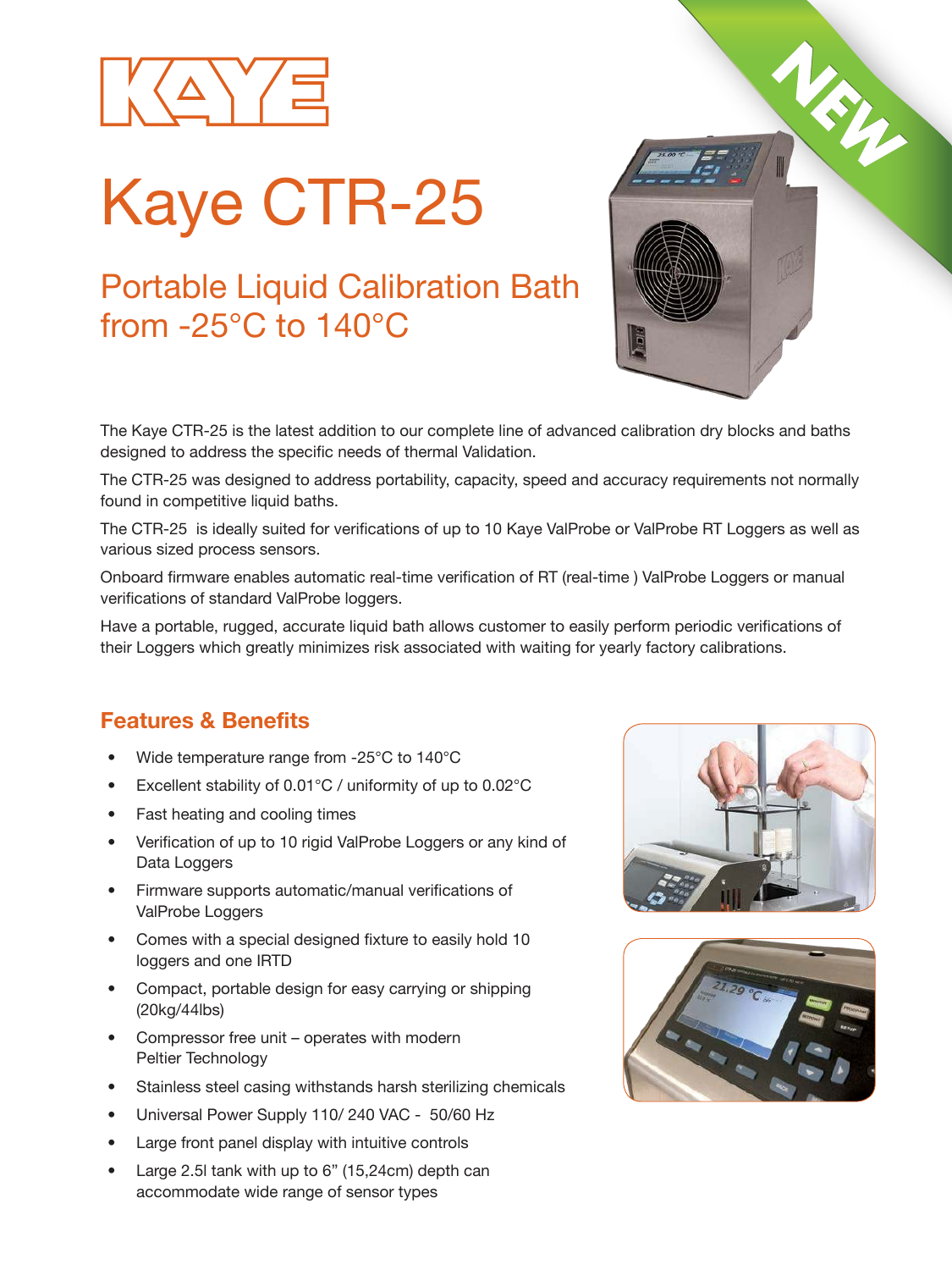### Calibrate more sensors at a time!

The CTR-25's broad temperature range allows it to be used for calibration or verification of validation or process sensors for a wide variety of applications:

- steam-in-place process (122 °C to 140 °C)
- autoclave sterilization (121 °C to 135 °C)
- pharmaceutical bioreactors (-10 °C to 100 °C)
- storage freezers (-25 °C)

### Easy to use and maintain

The CTR-25 features a large color display that indicates date and time, bath fluid temperature, setpoint temperature, control indicator when the fluid is at setpoint, and heating status. A ready indicator changes color to green, giving you clear visual indication when the bath fluid has reached its setpoint temperature and is ready for you to start making measurements.

Rugged durable carrying handle and stainless steel gasketed transport cover make the CTR-25 easy to transport and move between processes.

Fluid spills create mess and potential safety hazards.

The CTR-25 includes an overflow tube that directs excess bath fluid into an overflow container for expanding bath fluid. A drain tube makes it easy to remove bath fluid for replacement or transport.

The included ValProbe Logger fixture provides maximum capacity (10) and easy handling of loggers.





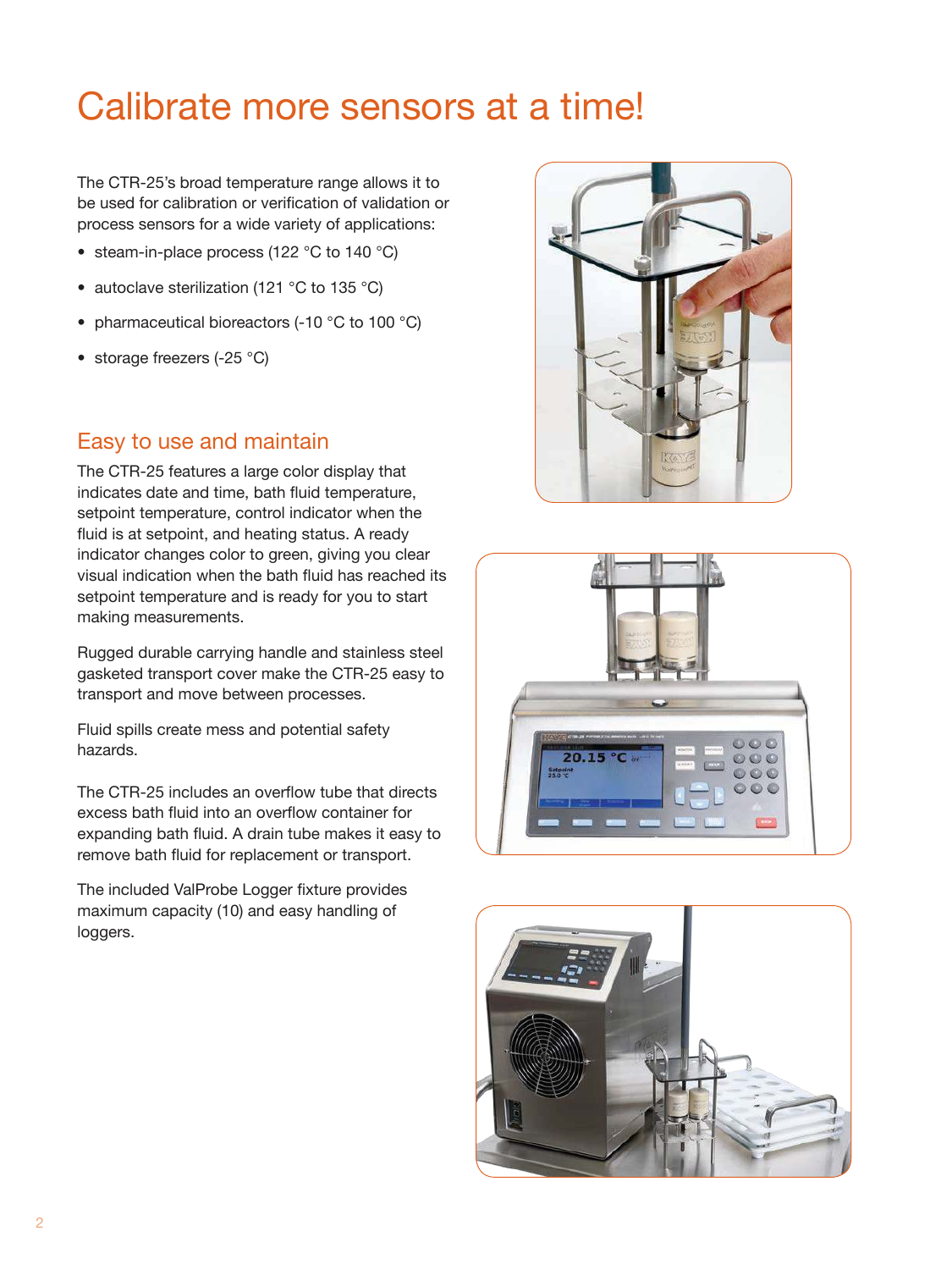## Kaye CTR-25 Specifications

### Temperature Specifications

| Range (at 25°C ambient temperature) | -25°C to 140°C (closed cover)                                                                    |
|-------------------------------------|--------------------------------------------------------------------------------------------------|
| Display Accuracy                    | $0.1^{\circ}$ C                                                                                  |
| Display resolution                  | $0.01^{\circ}$ C                                                                                 |
| Stability                           | $0.01^{\circ}$ C                                                                                 |
| Typical uniformity                  | $0.02^{\circ}$ C                                                                                 |
| Repeatability                       | $0.04$ °C                                                                                        |
| Typical heating time                | $-25^\circ$ to $25^\circ$ C: 35 minutes<br>$25^{\circ}$ C to 140 $^{\circ}$ C: 55 minutes        |
| Typical cooling time                | 140 $^{\circ}$ C to 25 $^{\circ}$ : 45 minutes<br>$25^{\circ}$ C to -25 $^{\circ}$ C: 75 minutes |
| Typical settling time               | 10 minutes                                                                                       |

| <b>General Specifications</b> |                                                                             |  |
|-------------------------------|-----------------------------------------------------------------------------|--|
| <b>Size</b>                   | Height: 382mm (15 in)<br>Width: 242mm (9.5 in)<br>400mm (15.7 in)<br>Depth: |  |
| Weight                        | 20 kg (44 lb)                                                               |  |
| Fluid volume                  | 2.5 liters (0.66 gallons)                                                   |  |
| Fluid working area            | 75mm x 75mm (3 in x 3 in)                                                   |  |
| Maximum fluid depth           | 154mm (6.1 in)                                                              |  |
| Factory calibration           | NVLAP accredited calibration certificate                                    |  |
| Remote Interface              | RS-232 port. / USB 2.0 device port / USB 2.0 host port                      |  |
| Supply Voltage                | 115V - 50 or 60 Hz / 230V - 50 or 60Hz                                      |  |
| Power Consumption             | Max 1150 W                                                                  |  |